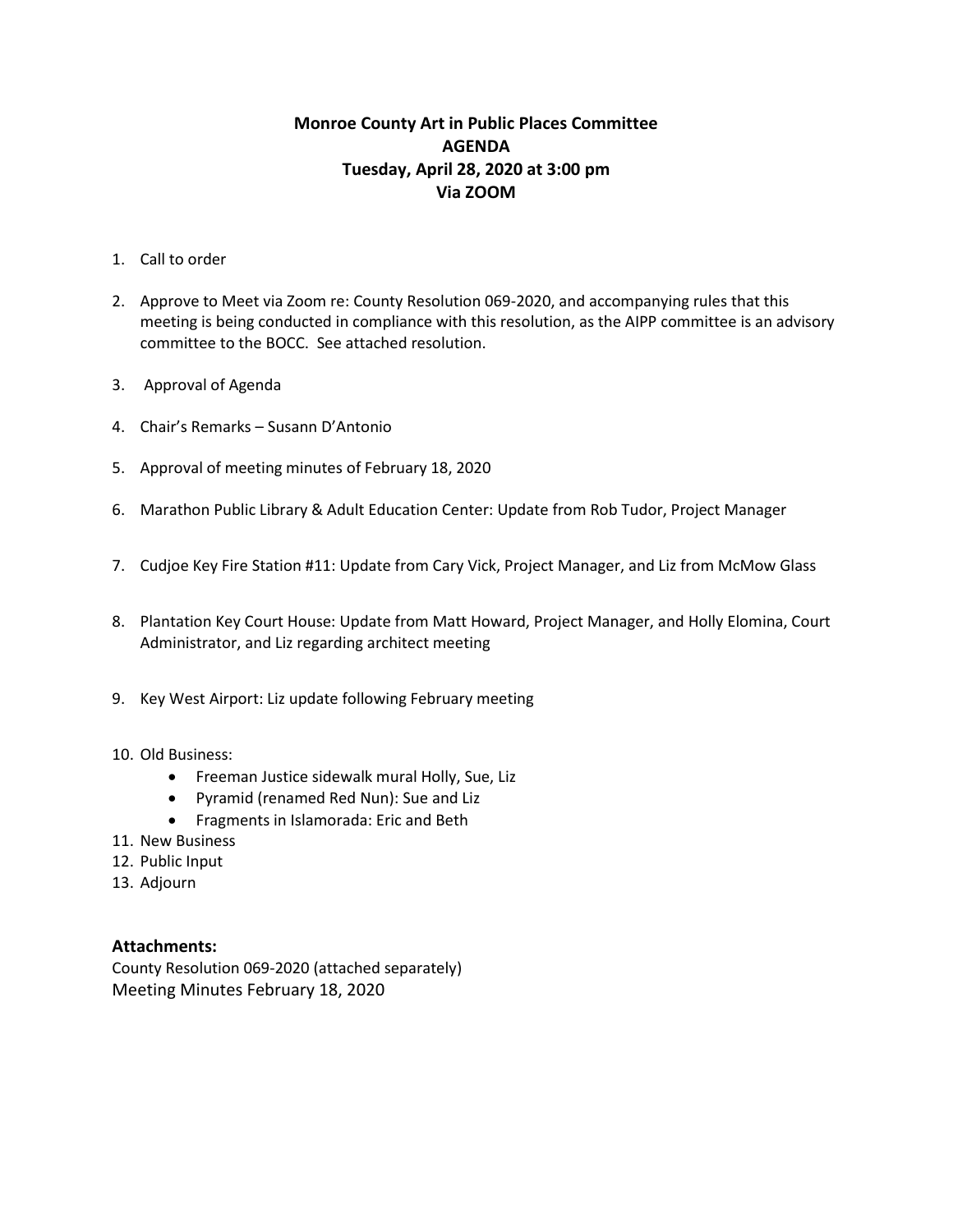## **Monroe County Art in Public Places Committee Meeting Minutes Tuesday, February 18, 2020 2:00 pm**

Key West International Airport, Badge Office Training Room, Adam Arnold Annex Building, 3491 S. Roosevelt Blvd., Key West

In attendance were Committee members: Susann D'Antonio, Beth Kaminstein, Eric Anderson, Cristy Spottswood, Jeffrey Harwell. Arts Council Staff: Liz Young, Martha Resk. Also in attendance: Tricia Eables, Assistant County Attorney; Pedro Mercado, Assistant County Attorney; Tyler Bethel, Airport Facilities Manager; Beth Leto, Deputy Director Airports Finance & Administration; Rob Tudor, Project Manager; Richard Strickland, Airport Director.

Meeting was called to order at 2:01 p.m.

### **1. Approval of Agenda**

**Motion** to approve the agenda of Tuesday, February 18, 2020; with the amendment of adding the agenda item: Discussion of Marathon Library Terrazzo floor proposal, as it pertains to a BOCC agenda item. Approved: Jeffrey. Second: Beth. Motion passed unanimously

### **2. Chair's remarks**

Sue welcomed all to the meeting, and thanked all for making the airport more beautiful with art. She asked everyone to introduce themselves. Introductions of all in attendance followed.

3. **Approval of Minutes** of January 28, 2020

**Motion** to approve the minutes of January 28, 2020: Approved: Beth. Second: Jeffrey. Motion passed unanimously.

4. **Marathon Public Library and Adult Education Center** - Terrazzo Floor design for front lobby and will the contract be on the upcoming BOCC Agenda for approval. Discussion ensued regarding the issues surrounding this recommended proposal of the terrazzo floor design element for the Marathon Library, and if it should be moved forward as an agenda item. Rob Tudor, Project Manager asked that we remove the contract approval item from the BOCC agenda for the following day, due to some unresolved issues with the subcontractor. Jeffrey asked if we might ask the subcontractor what are the permissible guidelines for the terrazzo floor design, and if we might get those guidelines in writing. Rob expressed the need to speak directly with the subcontractor, and due to the existing chain of command protocol, they have been in communication with the contractor, not the sub-contractor. After some discussion, Rob suggested that we take a step back to regroup. Jeffrey shared that he hopes the artists chosen for this proposal will be amenable to the changes, and that Liz should discuss these issues with them. Tricia said that we can rescind the contract. Tricia recommended pulling the item from the following day BOCC agenda. Everyone thanked Rob for attending the AIPP meeting, and helping everyone understand what is involved with moving forward with this proposal.

**Motion:** Motion to pull item #31 from BOCC Agenda dated February 19th, 2020: Approved: Beth. Second: Cristi. Motion passed unanimously.

#### **5. Key West Airport Public Art Projects which need attention:**

- McMow Glass etched 6 panels that are obstructed
- Whitehead St Pottery ceramic/ mirror hidden in Sheriff's Office
- James Racchi sculpture moved/ signage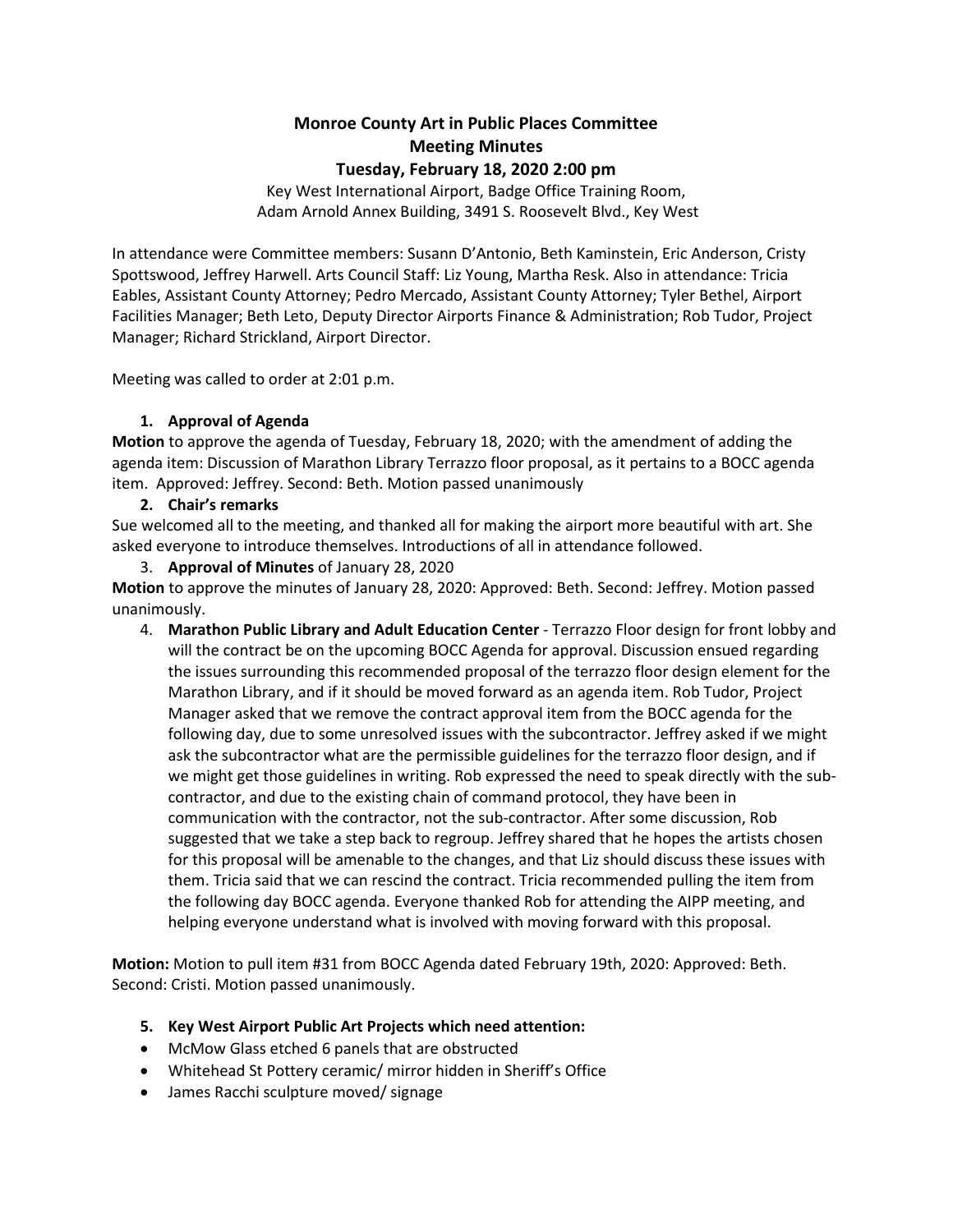- Ronny Bailey Sand Key Lighthouse- artist would like to sell the artwork
- Helen Harrison- Cohune Spire- artist would like to sell the artwork
- Various busts, memorials, signage, plaques, etc. randomly placed and installed
- Expansion- budget- artwork re-sited timeline, etc.
- Safety issues, ongoing maintenance, access

Airport Director Richard Strickland explained that the Key West International Airport is scheduled to undergo a major renovation and several construction projects which will radically change the existing airport layout. The ticketing area will remain the same; however the TSA checkpoint will be relocated to where the current Conch Flyer restaurant is now located.

Concourse A will be renovated with a new portal into a brand new building containing 7 jet bridges that will extend to the current departure area. There will be an additional 50,000 square feet added to the airport building. There will be airport offices where the current TSA area is now.

Discussion ensued regarding the proper deinstallation and storage of all public artwork during the construction that is currently owned by Monroe County. Liz stated that all artwork that is on loan currently will be returned to the artists. The construction is scheduled to begin January 2022. Sue asked for an architectural rendition of the project, to use for planning purposes of the Arts community. It was decided that we will all have to work together to move and store the existing artwork, and to execute a master plan for all the existing artwork. Liz suggested that we create these plans in the next 18 months.

It was also suggested that the committee wait until the construction project is finished to then ascertain the best locations for the artwork at the new airport. Further details included that the Women's and Men's restrooms located downstairs will both double in size. The Cohune Spire by Helen Harrison can remain in its current location. The ceramic piece will be stored in the hold room. Sue brought up a concern regarding the Rick Worth mural outside, and if we might get the artist to repaint after the construction is finished. It was decided that Liz should contact Rick Worth about the situation. Director Strickland also requested a new sign for the art bench located outside, "New York Central Park". Liz reiterated that we will remove everything that is on loan, and photo document everything that needs to be moved. This will be an overall inventory of the artwork at the Key West International Airport. It was stated that at this time, we cannot purchase the Lighthouse by Ronny Bailey, or the Cohune Spire by Helen Harrison. In closing, Mr. Strickland said that the new Concourse A will present an exciting opportunity for Public Art. The estimated completion of the project will be October 2024.

6. Marathon Airport- mural suggestion from Mr. Frank Greenman and Daniel Samess

Daniel Samess, President of the Marathon Chamber of Commerce suggested an idea to enliven the Marathon Airport with a series of murals on the 9 empty walls located on the building exteriors within the Marathon Airport property. His idea included using community artists to support this project. However, at this point, there is no money to fund murals at Marathon Airport.

- 7. Current Projects Status Update:
- Cudjoe Key Fire Station Total Budget: \$ 3.7 million. AIPP Budget; \$ \$32,580.00 (McMow) Architect: CPH. Cary Vick is project manager. Non-voting members are Steve Hudson and Kim Workman. Site work and building on schedule. Artist, McMow Glass started work, then had to revise one panel when the Project manager informed them of a fire safety strobe light that must